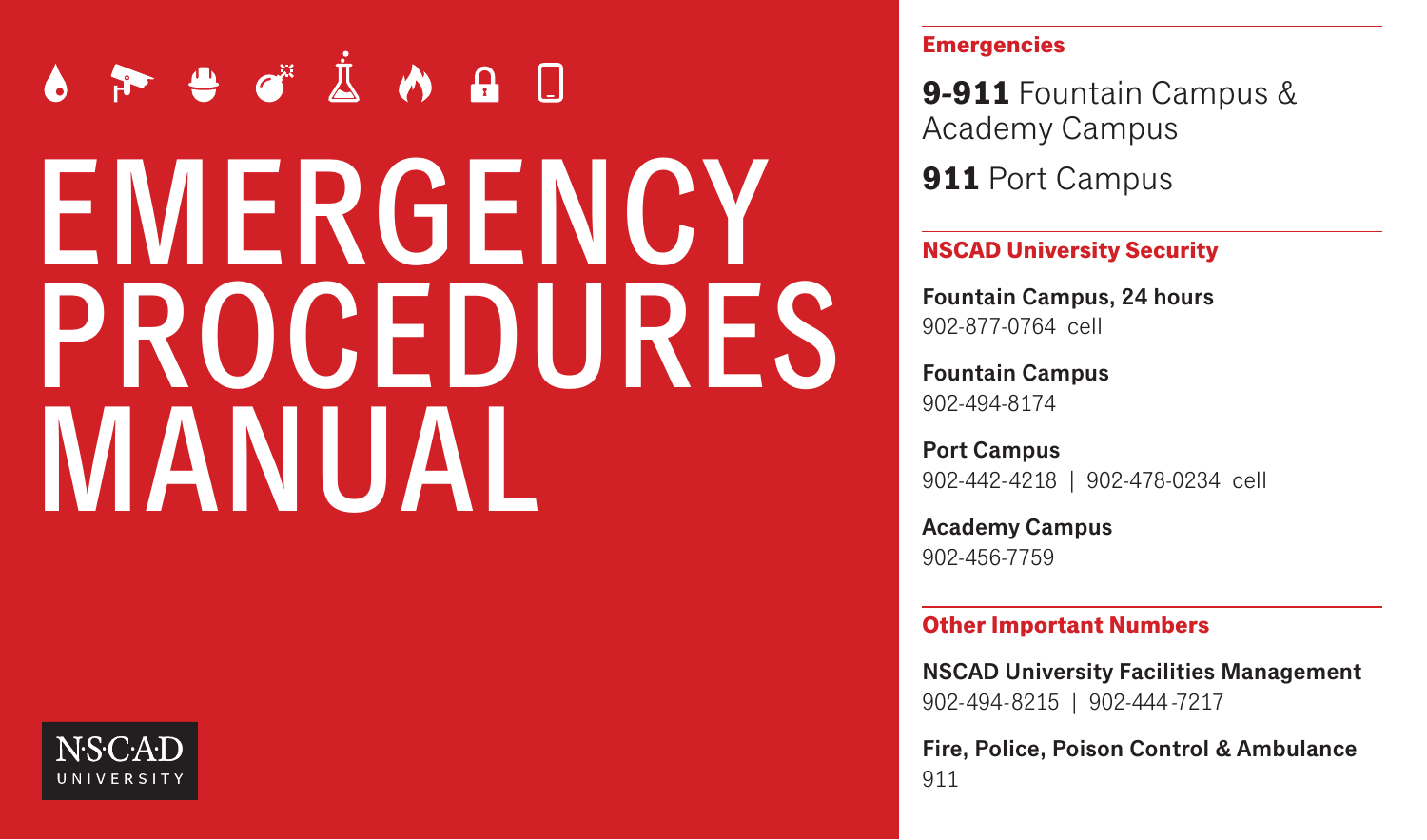## **INTRODUCTION**

This Emergency Procedures Manual is intended for use by staff, faculty and students at NSCAD University. Please read it and familiarize yourself with its contents. In the event of an emergency, it will serve as a quick reference for effective action. Keep this manual someplace that is easily accessible (keep beside a telephone).

To reach an outside number using a university telephone, dial **9-902** and then the number. All NSCAD University local telephone numbers begin with either **494-8** or **444-7** followed by three additional digits. The four digit NSCAD University locals can be called directly from any telephone in the university but not between campuses.

**Fountain Campus** has security guards on duty around the clock, **24 hours a day**. From 5pm to 12 midnight, one guard is stationed at the Duke Street entrance while the second guard patrols the campus. They are in constant contact and can be reached quickly in an emergency.

**Port Campus** has security guards on duty from 7am to 11pm on weekdays and 7am to 5pm on weekends.

**Academy Campus** has security guards on call.

The Director of Facilities Management is concerned with matters related to health and safety. If you have any concerns or questions relating to these matters you are encouraged to seek the director's immediate assistance. The non-emergency telephone number is **494-8215** or **444-7217**.

# Introduction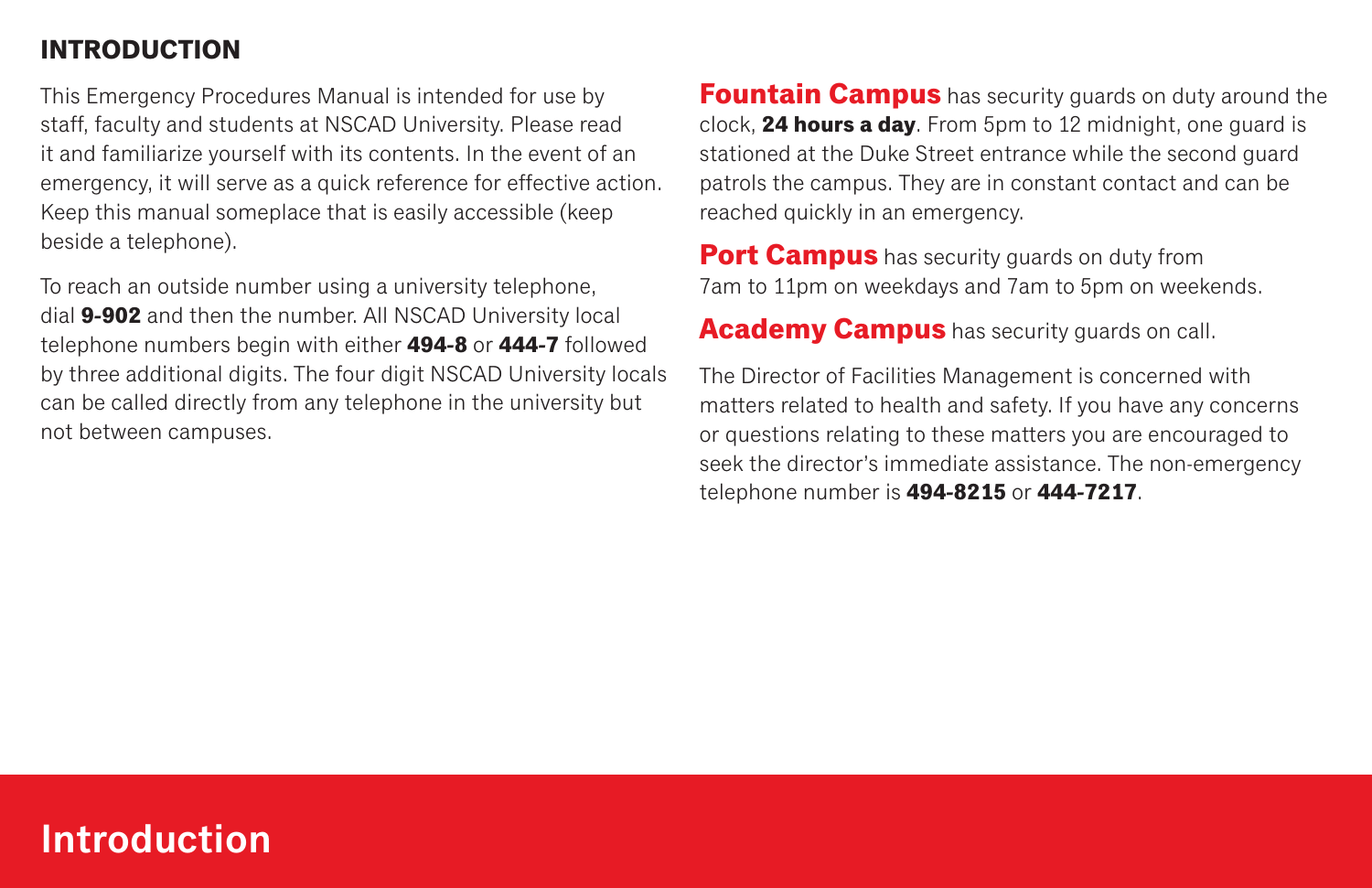## **MEDICAL EMERGENCIES**

Ensure your own safety and that of the injured person.

# **CALL 911 and then University Security:**

**Fountain Campus, 24 hours** 902-877-0764 cell **Fountain Campus** 902-494-8174 **Port Campus** 902-442-4218 | 902-478-0234 cell **Academy Campus** 902-456-7759

- **DO NOT** move the injured person unless there is a high risk of further injury or death.
- Keep calm and do not leave the person unattended.
- Provide first aid only if qualified and wait for a first response team to arrive.

An **AED (Automated External Defibrillator)** machine is located at the Fountain Campus main entrance Security Desk on Duke Street.

There is also an **AED** located at the Halifax Seaport Farmers' Market adjacent to the Port Campus.

All accidents, incidents (near accidents) and serious illnesses should be reported to the Director of Facilities Management as soon as possible using incident report forms available in your Division office and with security.

# Medical Emergencies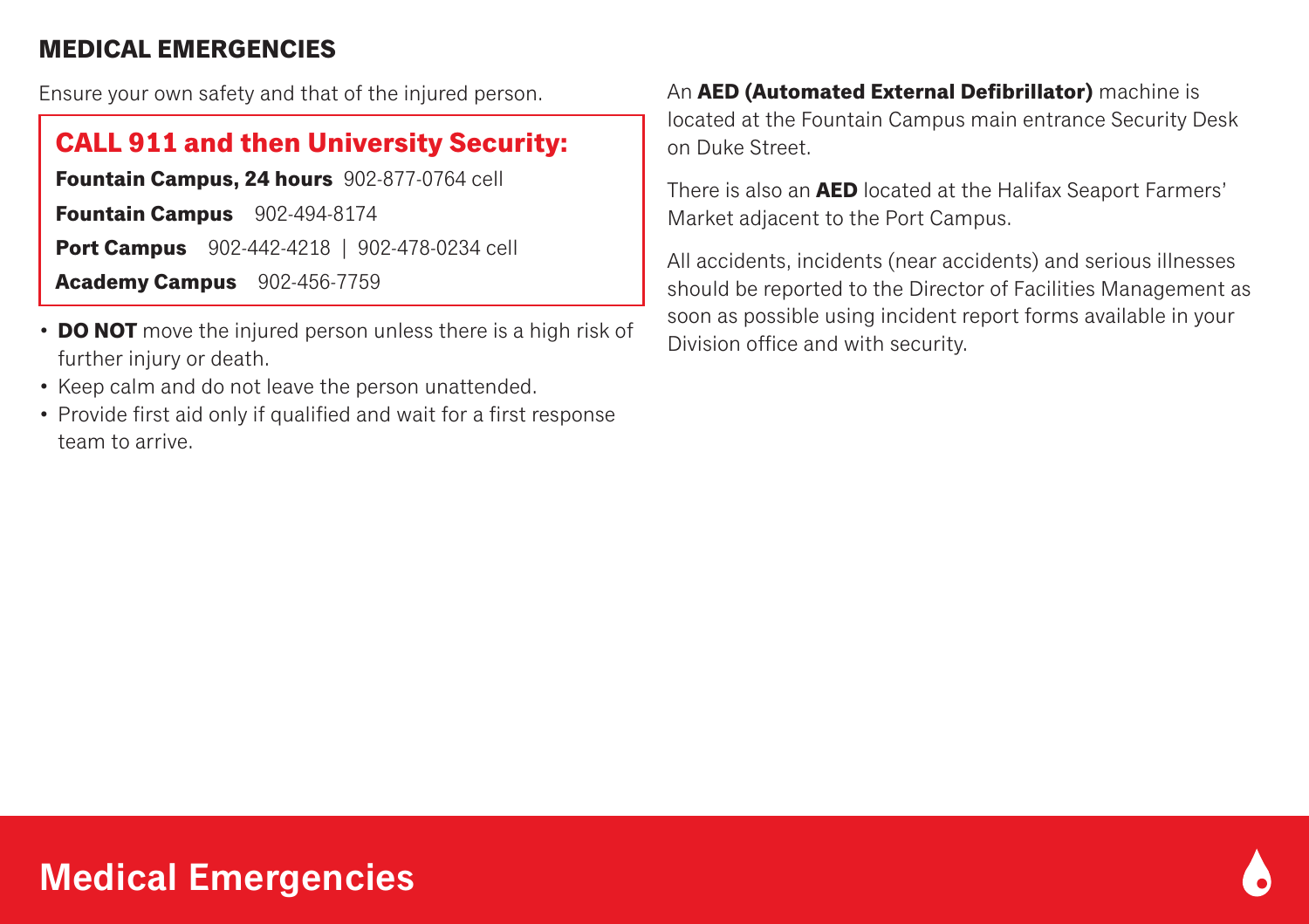## **CAMPUS VIOLENCE & CRIMINAL ACTIVITY**

If you are confronted with a developing violent situation, the following is a list of recommended actions:

- Exit the building immediately only if it is safe to do so.
- Notify anyone you encounter to exit the building immediately.

# **Call University Security:**

**Fountain Campus, 24 hours** 902-877-0764 cell

**Fountain Campus** 902-494-8174

**Port Campus** 902-442-4218 | 902-478-0234 cell

**Academy Campus** 902-456-7759

**CALL 911** (if you are unable to reach security)

Please **DO NOT call 911 for any non-emergency matters**.

If you aren't sure if your situation is an emergency it's best to call **911** and let the experts decide. Halifax Regional Police non-emergency dispatch line is **902-490-5020**.

Campus Violence & Criminal Activity

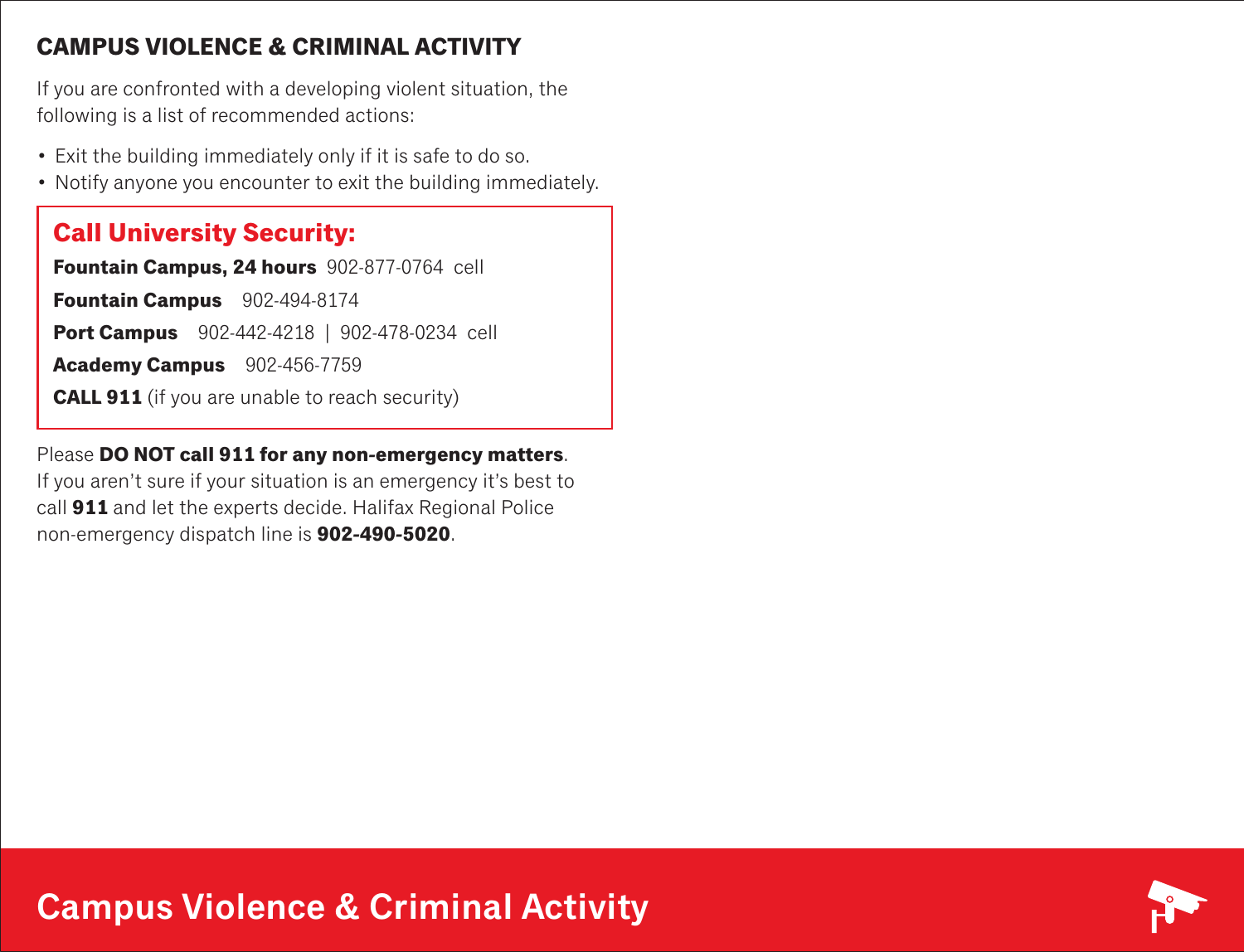# **PERSONAL SAFETY**

Your personal safety is important to NSCAD University. We have numerous safety devices on each campus for your safety, such as closed circuit TV (CCTV) cameras and access cards as well as the services of security if needed. We have included some personal safety tips that can assist you in remaining safe both on and off campus.

## **On the street:**

- Walk in groups.
- Avoid dark or deserted areas.
- Be aware of alternate routes and safe places.
- Plan your route. Avoid shortcuts through dark, untraveled areas. Take the most direct, frequently travelled route.
- Be alert. Walk with confidence.
- Walk near curbs and away from shrubs.
- Never carry large amounts of money, or show it in public.
- If you think you are being followed, go to the nearest public place.
- Let people know where you will be, and what time to expect you.
- When working alone at night, consider staying in contact with security.
- If you feel unsafe while waiting for a bus, for example, ask a security guard to wait with you.

## **Building/office safety:**

- To ensure the exterior of building is secure, DO NOT prop open doors.
- Immediately remove props from any doors.
- Do not allow tailgaters to come in with you.

## If a door is unable to be secured, **call NSCAD Security immediately at:**

**Fountain Campus, 24 hours** 902-877-0764 cell **Fountain Campus** 902-494-8174 **Port Campus** 902-442-4218 | 902-478-0234 cell **Academy Campus** 902-456-7759

- Keep office and personal property secure at all times.
- Report lost or missing access cards or keys immediately to security, the Service Centre or Facilities Management.
- Do not lend keys or access cards to anyone.

## **Suspicious activity:**

If you witness anything unusual or abnormal on campus, contact NSCAD Security immediately at the numbers listed above.

# Personal Safety

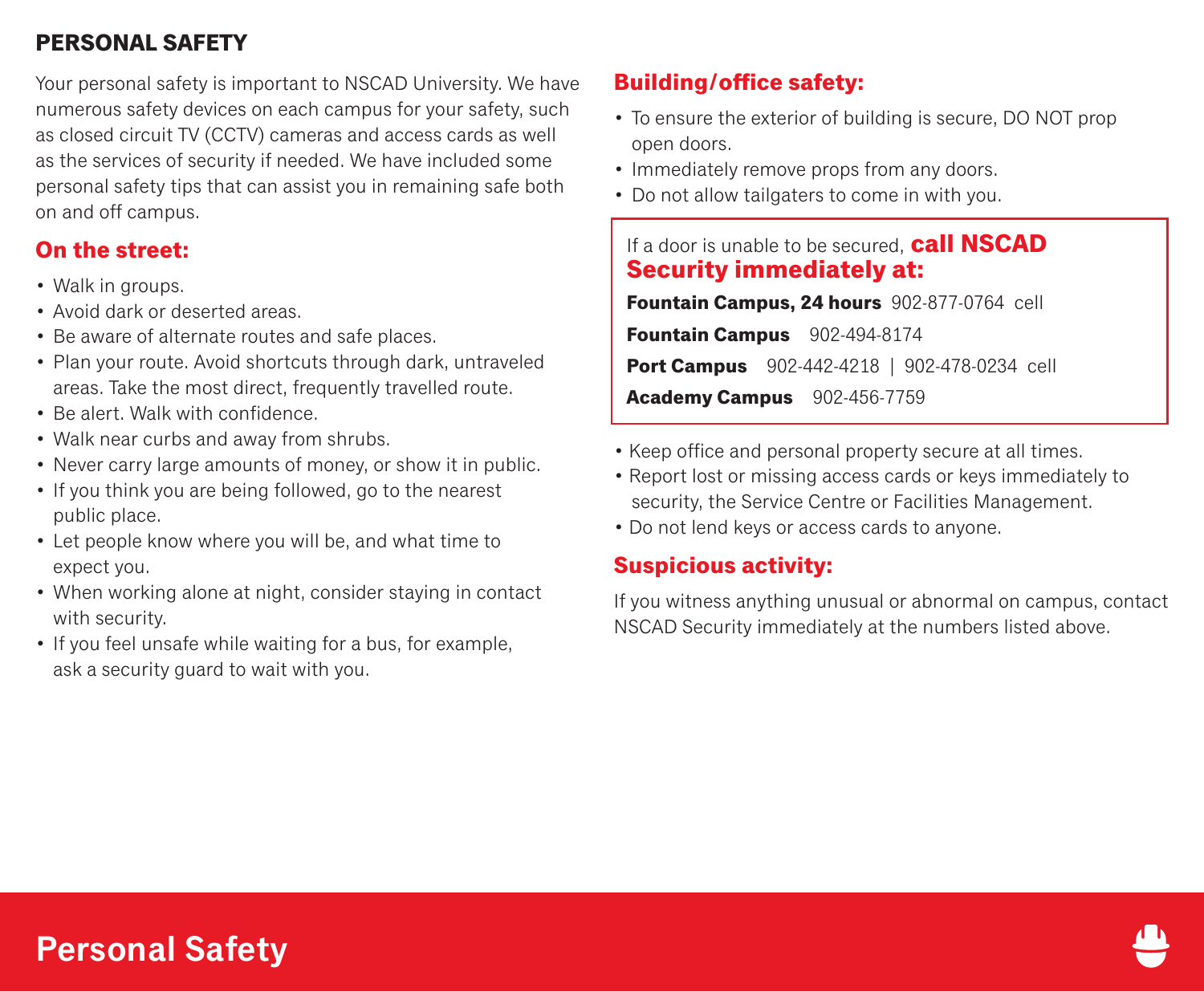## **BOMB THREAT**

Bomb threats are usually received by telephone, but sometimes by email, fax or letter.

Should you receive a bomb threat by telephone, remain calm and attempt to obtain as much information from the caller as possible.

# **Call University Security:**

Fountain Campus, 24 hours 902-877-0764 cell

**Fountain Campus** 902-494-8174

**Port Campus** 902-442-4218 | 902-478-0234 cell

**Academy Campus** 902-456-7759

**CALL 911** (if you are unable to reach security)

Notify Director, Facilities Management at **902-494-8215**.

If you should spot a suspicious object or package on campus, report it to Facilities Management or security. Do not touch, move or tamper with it in anyway.

If instructed to evacuate, move to a safe distance away from the building (within view of the building if possible, but no more than 15–30 metres away). Do not re-enter the building until instructed to do so by Facilities Management staff, Security, Police or Fire and Emergency Services.

# Bomb Threat

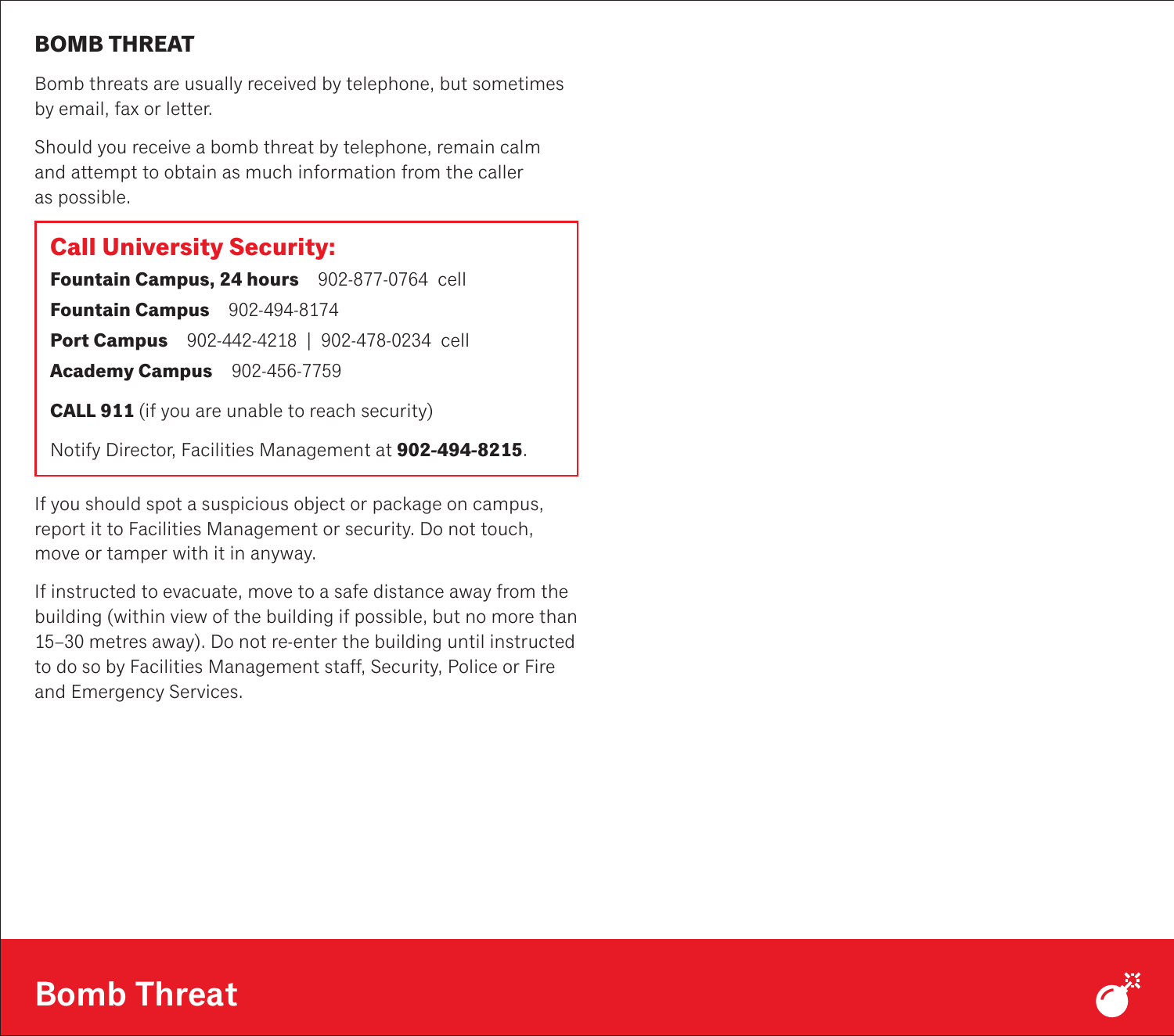## **HAZARDOUS GASES & CHEMICAL SPILLS**

## **Hazardous Gases**

*Types of gases: flammable, toxic, corrosive, oxygen, cryogenic*

- If you smell or otherwise suspect gas fumes, do not use light switches or any other devices which could ignite the gas.
- If the leak appears to be serious, sound the building fire alarm so that evacuation can begin.

**Call Facilities Management at extension 8215** or **7217** giving your name, department, location and the nature of the emergency. If unable to reach, **call security at:** 

**Fountain Campus, 24 hours** 902-877-0764 cell **Fountain Campus** 902-494-8174

**Port Campus** 902-442-4218 | 902-478-0234 cell

**Academy Campus** 902-456-7759

**Call 911** if you cannot reach Security or Facilities Management directly.

• Evacuate to a safe area as far from the building as possible while remaining in view (no more than 15–30 metres away). Do not return to the building until instructed that it is safe to do so by Facilities Management staff, security or emergency personnel.

# **Chemical Spills**

For a major chemical spill, follow the Fire and Explosion procedures outlined in this manual. For a minor spill of known and limited danger, follow these procedures:

- Get away from the spill. Turn off any ignition sources, and refrain from turning on lights and other devices.
- Quickly assess the substance spilled, and the extent and degree of hazard. Barricade the area.
- Get help. Call Facilities Management at **494-8215** or **444-7217** or security (see left).

**Call 911** directly if you perceive immediate and serious danger and are not able to contact Facilities Management or security immediately.

Waste containers and flammable materials containers are located throughout the campuses.

The university participates in the Workplace Hazardous Materials Information System (W.H.M.I.S.), whereby hazardous materials are safely labelled, stored and handled. NSCAD University has a program whereby hazardous materials are safely removed from all campus locations.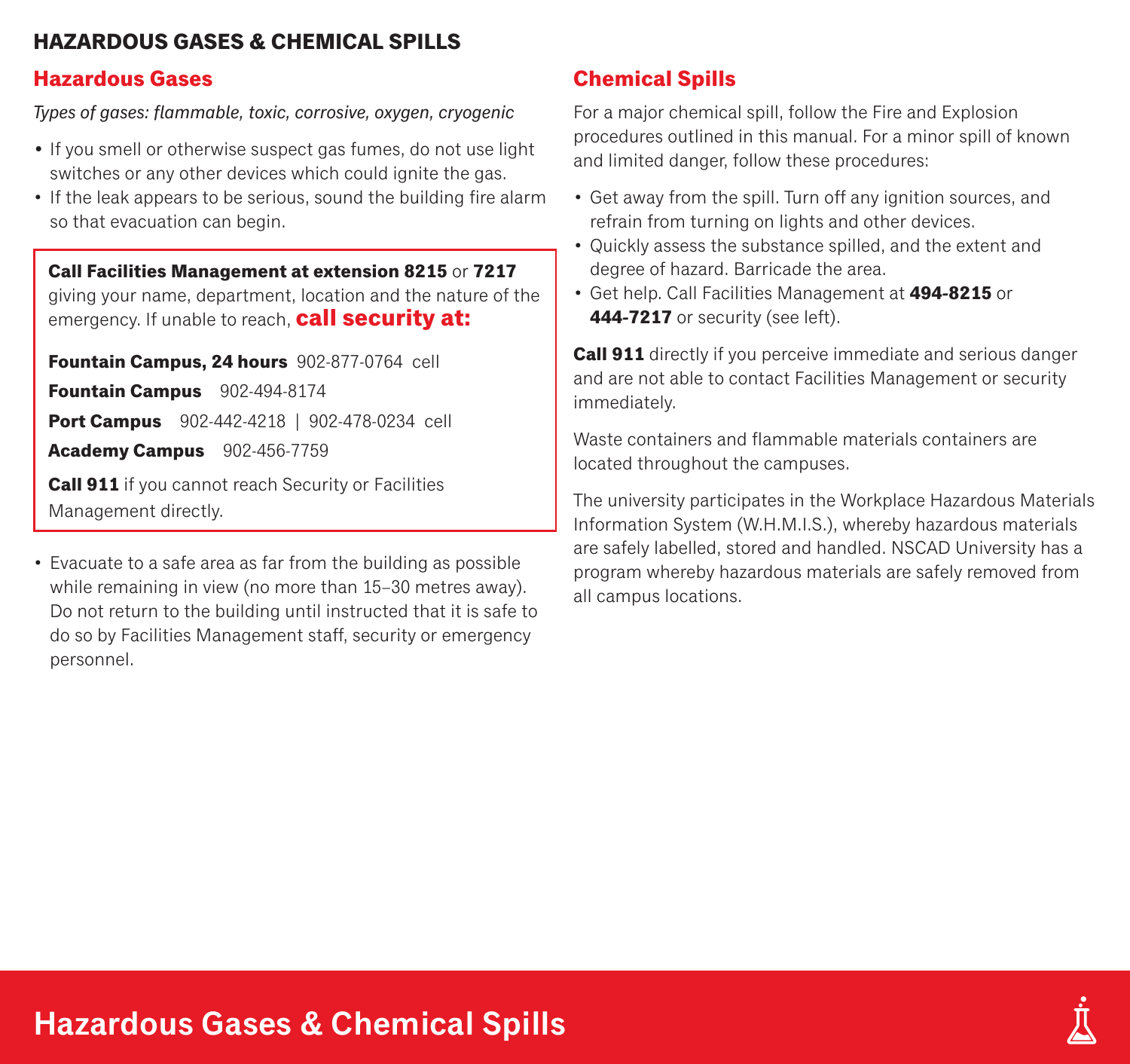# **FIRE OR EXPLOSION**

FIRE EXTINGUISHER(S) are located near all campus exits.

FIRE ALARM PULL STATION(S) are located at all campus exits.

Upon explosion or discovery of a fire, close the door to the area and immediately pull/activate the nearest fire alarm. Check for victims and other people in the area.

Evacuate the building immediately. The NSCAD University fire team in each building will advise others in the building who may not have responded to the alarm, to evacuate immediately. Warn others who may enter or attempt to enter the building while the alarm is sounding. It is not safe to re-enter the building until the alarm is silenced and the building given the all clear by the fire department and or the Director of Facilities Management.

Call the Office of Facilities Management at extension **8215** or **7217** between 8am and 5pm weekdays, or **security at: Fountain Campus, 24 hours** 902-877-0764 cell **Fountain Campus** 902-494-8174 **Port Campus** 902-442-4218 | 902-478-0234 cell **Academy Campus** 902-456-7759 **Call 911** if Facilities Management or security do not

Notify either security personnel or firefighters on the scene if you suspect someone may be trapped inside the building.If the fire is large, smoky, spreading rapidly, threatening to block your exit, or if you are unsure about using the extinguisher, do not attempt to fight the fire. Close windows and doors, leave the area immediately, and contact Fire and Emergency Services by calling **911**.

When evacuating the building **walk**, **do not run**, to the nearest stairway exit. If you are disabled and in need of assistance, an evacuation plan should be worked out in advance with your division chair, department head and Facilities Management.

When the fire alarm sounds **do not use an elevator**. Give assistance (help carry if necessary) to injured or disabled persons. If you are trapped in a room or building phone **911** to contact and notify Fire and Emergency Services directly.

When outside, move a safe distance from the building (within view of the building if possible but no more than 15–30 metres away) and out of the way of emergency personnel. Do not return to the building until instructed to do so by **Security, Facilities Management staff, or Fire and Emergency Services.**

A decision to evacuate all or part of the university premises will be made by the Director of Facilities Management and/or the university's Crisis Management team.

If clothing or hair catches fire: **STOP, DROP AND ROLL**.

Fire procedures and escape route maps are posted in main hallways and/or foyers and in various other areas around the university. You should familiarize yourself with the escape route nearest to your usual place or places of work or study.

Fire extinguishers are maintained by the university and are professionally inspected and serviced on a yearly basis. Discharged or damaged extinguishers should be reported immediately to Facilities Management staff.

Fire exit signs and security lights are inspected regularly and maintained by Facilities Management staff. Please report any inaccurate signs to Facilities Management.

A Fire Team system (fire wardens) is in effect in each building to ensure that all persons clear the building in the event of a fire.

Fire alarm drills are held at least once a year (unannounced to all but essential staff).



immediately respond to your call.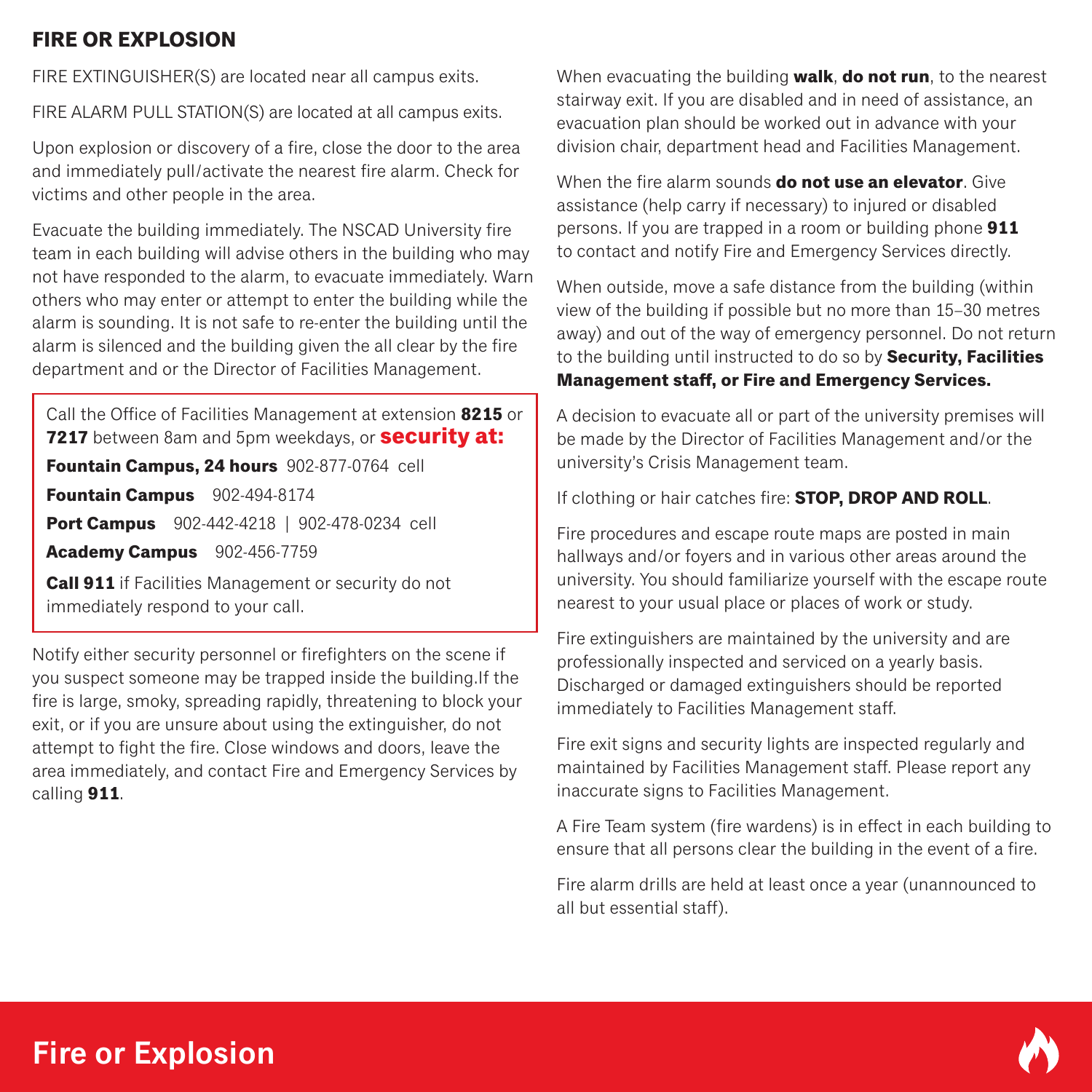# **LOCKDOWN PROCEDURES**

In certain situations, particularly those involving armed violence, or threat of armed violence or other hostile acts, a building or campus **LOCKDOWN** may be necessary to protect students, faculty and staff, and gain control over a dangerous situation.

A lockdown will be communicated by NSCAD Security in several ways:

- Alarm system
- E-mail blast
- NSCAD website
- NSCAD Mobile App

Please note that additional forms of communication, including social media, may also be used.

## **The following general expectations are in effect during a lockdown:**

## **If you are inside a building, but close to a building exit and able to leave safely:**

- Exit immediately (walk quickly, but do not run).
- Proceed to a safe location (i.e. inside another building, away from windows – do not stand in the open).
- Remain there until receiving further instructions.

## **If you are in a safe location (i.e. not in an open area):**

- Stay where you are.
- Close and lock or secure the door to the extent possible.
- Turn off the lights, cover all windows (if feasible), remain calm and quiet, silence all mobile phones.
- Crouch down and remain out of sight from doors and windows.
- Remain there until there is word of further instructions.
- When Emergency Services personnel arrive, stay on the floor and do not move until directed to do so.

## **If you are inside a building, in an open area and not close to a building exit:**

- Gather as many people as possible and proceed immediately to a safe location (a room with a door), close and lock or secure the door to the extent possible.
- Turn off lights, cover all windows (if feasible), remain calm and quiet, silence all mobile phones.
- Crouch down and remain out of sight from doors and windows.
- Remain there until there is word of further instructions.
- When Emergency Services personnel arrive, stay on the floor and do not move until directed to do so.

#### **If you are outside:**

- Proceed immediately to a safe location (i.e. inside another building, away from windows — do not stand in the open).
- Remain there until there is word of further instructions.
- No one other than Emergency Services or NSCAD Security will be allowed to enter or re-enter a building under lockdown.
- No one will be allowed to stand outside a building under lockdown.

#### **If you are in another building:**

- Remain there until there is word of further instructions.
- Do not call the location that is in lockdown
- Wait for information and updates on the website.

## **End of Lockdowns:**

Remain in place until security services or other emergency personnel come to your location to provide assistance if necessary and give you directions if needed. Emergency personnel will have keys to your area, so there is no need for you to unlock the door during a lockdown.